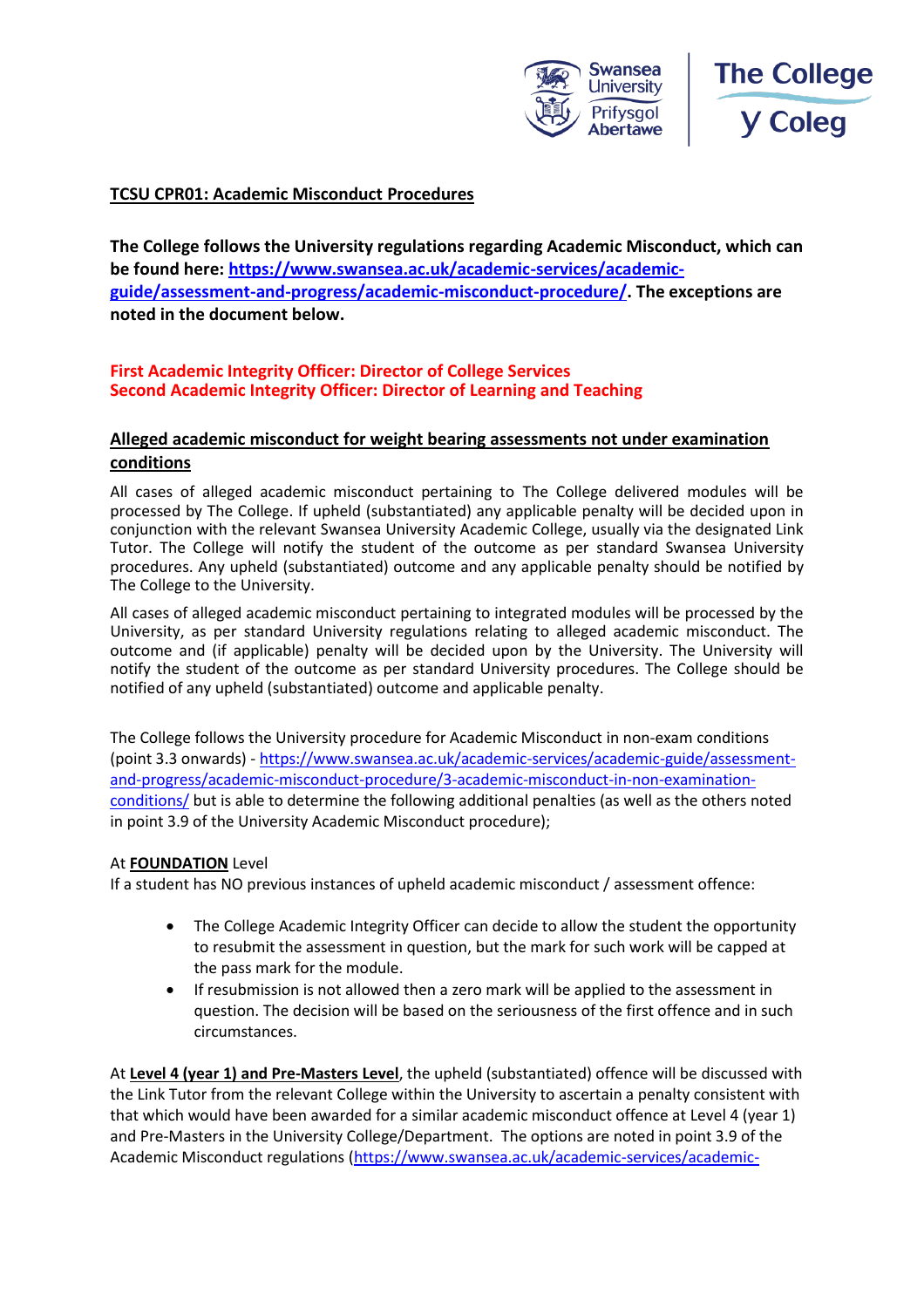



[guide/assessment-and-progress/academic-misconduct-procedure/3-academic-misconduct-in-non](https://www.swansea.ac.uk/academic-services/academic-guide/assessment-and-progress/academic-misconduct-procedure/3-academic-misconduct-in-non-examination-conditions/)[examination-conditions/\)](https://www.swansea.ac.uk/academic-services/academic-guide/assessment-and-progress/academic-misconduct-procedure/3-academic-misconduct-in-non-examination-conditions/).

## **Alleged academic misconduct for weight bearing assessments under examination conditions**

Exam misconduct in a University administered exam will be processed by the University in line with University regulations, as published on the University website [\(https://www.swansea.ac.uk/academic-services/academic-guide/assessment-and](https://www.swansea.ac.uk/academic-services/academic-guide/assessment-and-progress/academic-misconduct-procedure/2-academic-misconduct-in-examination-conditions/)[progress/academic-misconduct-procedure/2-academic-misconduct-in-examination-conditions/\)](https://www.swansea.ac.uk/academic-services/academic-guide/assessment-and-progress/academic-misconduct-procedure/2-academic-misconduct-in-examination-conditions/). The University should notify The College of any upheld (substantiated) outcome and (if applicable) penalty.

All cases of alleged academic misconduct in a College administered exam will be reported by the Chief Invigilator to the Director of College Services at the end of the exam via a formal written report form and the process detailed below will apply.

The College follows the University Academic Misconduct procedure for assessment under exam conditions: [https://www.swansea.ac.uk/academic-services/academic-guide/assessment-and](https://www.swansea.ac.uk/academic-services/academic-guide/assessment-and-progress/academic-misconduct-procedure/2-academic-misconduct-in-examination-conditions/)[progress/academic-misconduct-procedure/2-academic-misconduct-in-examination-conditions/.](https://www.swansea.ac.uk/academic-services/academic-guide/assessment-and-progress/academic-misconduct-procedure/2-academic-misconduct-in-examination-conditions/) Point 2.5 (further actions to be taken by the Director of Academic Integrity) will be undertaken by the First and Second Academic Integrity Officers at The College.

**Matters of gross academic misconduct can result in termination of the candidature of study.**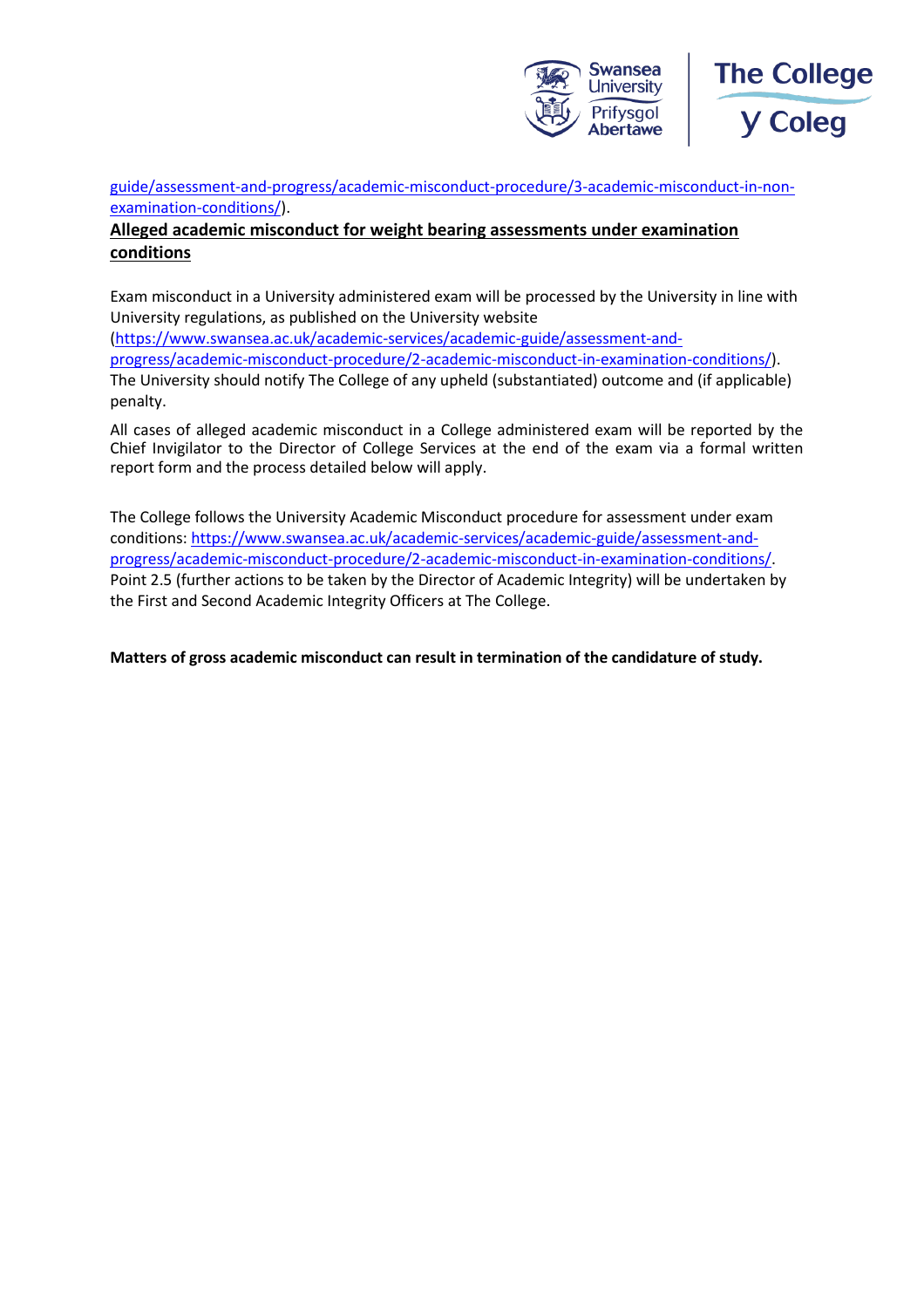



# **Alleged Academic Misconduct Notification Form**

Please note that feedback pertaining to continuous assessment / mid-term exams should be provided to the students *within 10 working days of the submission deadline / exam*.

All cases of alleged academic misconduct must be notified to the College Services team *within 2 working days of the assessment being marked*, therefore no later than 12 working days after the submission deadline in total.

| Nature of alleged academic misconduct (tick all that apply):             |                                                                                                                                                                                                                                                             |
|--------------------------------------------------------------------------|-------------------------------------------------------------------------------------------------------------------------------------------------------------------------------------------------------------------------------------------------------------|
| Plagiarism                                                               |                                                                                                                                                                                                                                                             |
| Collusion                                                                |                                                                                                                                                                                                                                                             |
| Exam conduct*                                                            |                                                                                                                                                                                                                                                             |
| Other (please specify)                                                   |                                                                                                                                                                                                                                                             |
| State type of assessment concerned (e.g. essay / report / mid-term exam) |                                                                                                                                                                                                                                                             |
|                                                                          |                                                                                                                                                                                                                                                             |
|                                                                          | *If exam please sign to confirm that you read out The College 'Academic Misconduct Announcement' at the start of the                                                                                                                                        |
|                                                                          |                                                                                                                                                                                                                                                             |
|                                                                          |                                                                                                                                                                                                                                                             |
|                                                                          |                                                                                                                                                                                                                                                             |
| of The College Services team:                                            | Please detail the reasons for the alleged academic misconduct and attach evidence to support this allegation (e.g. Turnitin<br>print-outs, copies of students' work, with relevant section highlighted, invigilators report etc.) Please return to a member |
|                                                                          |                                                                                                                                                                                                                                                             |
|                                                                          |                                                                                                                                                                                                                                                             |
|                                                                          |                                                                                                                                                                                                                                                             |
|                                                                          |                                                                                                                                                                                                                                                             |
|                                                                          |                                                                                                                                                                                                                                                             |

\_\_\_\_\_\_\_\_\_\_\_\_\_\_\_\_\_\_\_\_\_\_\_\_\_\_\_\_\_\_\_\_\_\_\_\_\_\_\_\_\_\_\_\_\_\_\_\_\_\_\_\_\_\_\_\_\_\_\_\_\_\_\_\_ \_\_\_\_\_\_\_\_\_\_\_\_\_\_\_\_\_\_\_\_\_\_\_\_\_\_\_\_\_\_\_\_\_\_\_\_\_\_\_\_\_\_\_\_\_\_\_\_\_\_\_\_\_\_\_\_\_\_\_\_\_\_\_\_ \_\_\_\_\_\_\_\_\_\_\_\_\_\_\_\_\_\_\_\_\_\_\_\_\_\_\_\_\_\_\_\_\_\_\_\_\_\_\_\_\_\_\_\_\_\_\_\_\_\_\_\_\_\_\_\_\_\_\_\_\_\_\_\_ \_\_\_\_\_\_\_\_\_\_\_\_\_\_\_\_\_\_\_\_\_\_\_\_\_\_\_\_\_\_\_\_\_\_\_\_\_\_\_\_\_\_\_\_\_\_\_\_\_\_\_\_\_\_\_\_\_\_\_\_\_\_\_\_